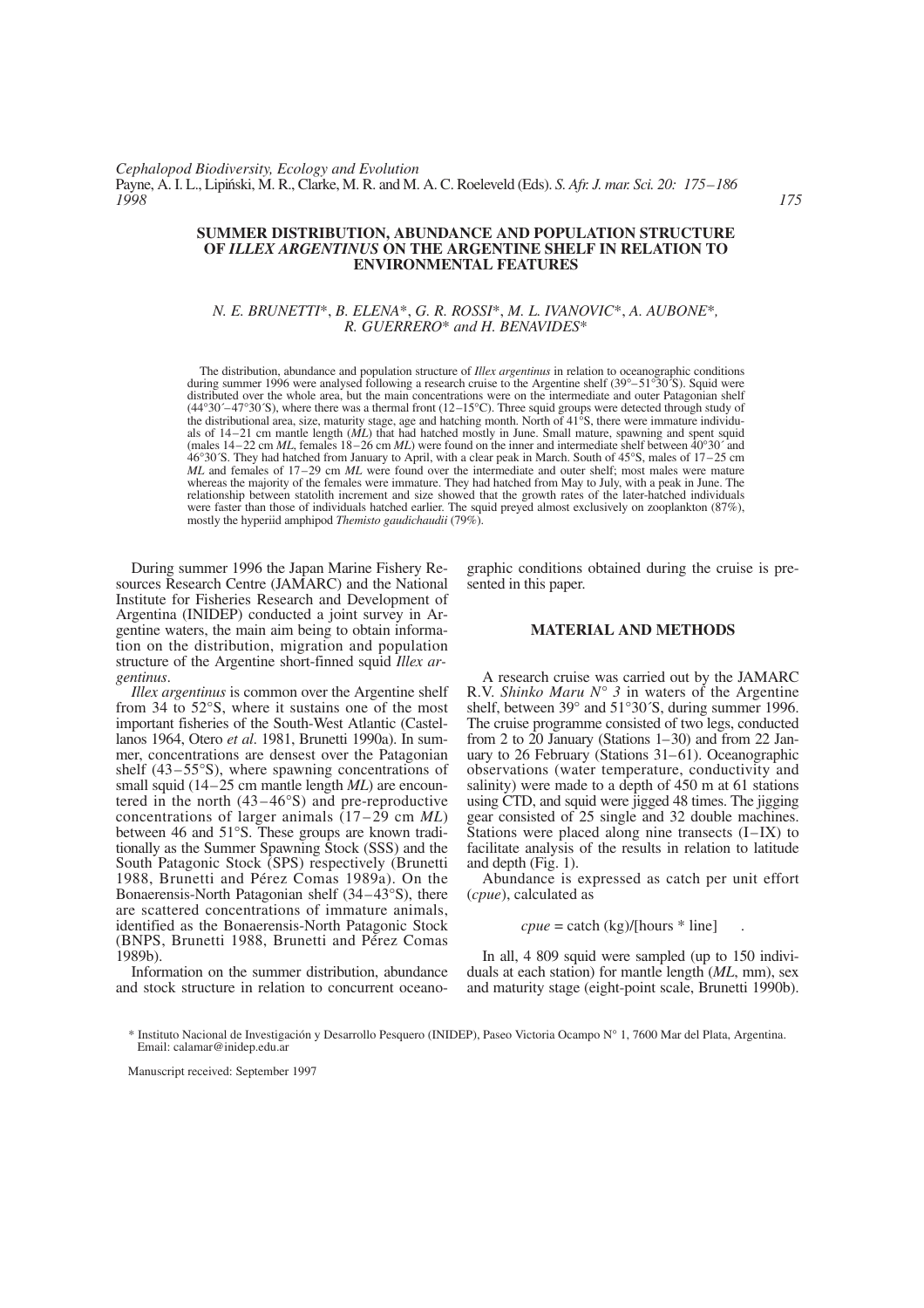

Fig. 1: Location of stations (1–61) and transects (I–IX), abundance of *Illex argentinus* and surface temperature (°C) in the surveyed area

The stomach contents of 280 animals caught at 31 fishing stations were examined under a binocular microscope, and food items were identified to species level where possible.

The statoliths of 648 animals were processed for age determination studies. They were extracted from the first 20 squid in each sample and stored in liquid paraffin. To process them, they were first immersed in 96% ethanol to dissolve the paraffin and then in 7% sodium hypochlorite to remove the organic membrane that remained attached to the statolith surface. Then they were washed in distilled water and placed on glass slides to dry. Once dry, they were dipped in a fresh drop of "Protexx", with the convex surface uppermost, then ground by hand using different grades of waterproof sandpaper. Throughout the grinding process, progress was continually checked by microscopic examination until the nucleus could be seen clearly. Before counting the increments, a drop of xylene was placed on each statolith to help clear it. Increments were counted on a Sony colour monitor

image produced by a Nikon Labophot-2 light microscope, equipped with a video camera, at a magnification of 400×. The increments were counted according to the method described by Morris and Aldrich (1985) along the main axis of statolith growth, beginning from the first visible ring outside the nucleus and continuing to the dorsal edge of the dome.

Growth rates for each age-class of 10 days (*mi* ) represented within each hatching month and a mean growth rate for the month (*m*) were estimated as follows:

$$
m_i = (ML_{t_2} - ML_{t_1}) / (t_2 - t_1) \qquad .
$$
  

$$
m = \sum m_i / N \qquad ,
$$

where  $ML_t$  is the mean mantle length at age *t*;  $t_2-t_1 = 10$ , and *N* is the number of 10-day age-classes within each month.

The age-size data of wild paralarvae  $(n = 70)$  and juveniles  $(n = 68)$  hatched during the months January-March of previous years were added to fit a growth model for the summer-hatched group. The following logistic model, fitted by Newton's method (Dennis and Schnabel 1983), was applied:

$$
ML_x = ML_{\infty} / (1 + \exp[-G(x - x_0)])
$$

where *G* is the instantaneous growth rate at the origin ( $ML = 0$ ; Campana and Jones 1992) and  $x_0$  is the age at the inflection point of the curve and the age of maximum absolute growth rate.

The absolute growth rate at age  $x(g<sub>x</sub>)$  was calculated from:

$$
g_x = G M L_x (M L_\infty - M L_x) / M L_\infty .
$$

### **RESULTS AND DISCUSSION**

#### **Oceanographic conditions**

The continental shelf of the South-West Atlantic between 35 and 56°S is one of the largest in the world. It covers  $2 \times 10^6$  km<sup>2</sup> and extends along 2 400 km of coastline between the La Plata River and Cape Horn (Mouzo 1981). Three main water masses, mostly of subantarctic origin, are encountered on the continental shelf and slope: Slope/Malvinas waters, with high salinity and low temperature; midshelf waters, characterized by a minimum in salinity; and coastal waters, defined as a vertically homogeneous water column with low or high salinity depending on the salt budget attributable to run-off or the influence of the coastal gulf concentration basis (Scasso and Piola 1988, Rivas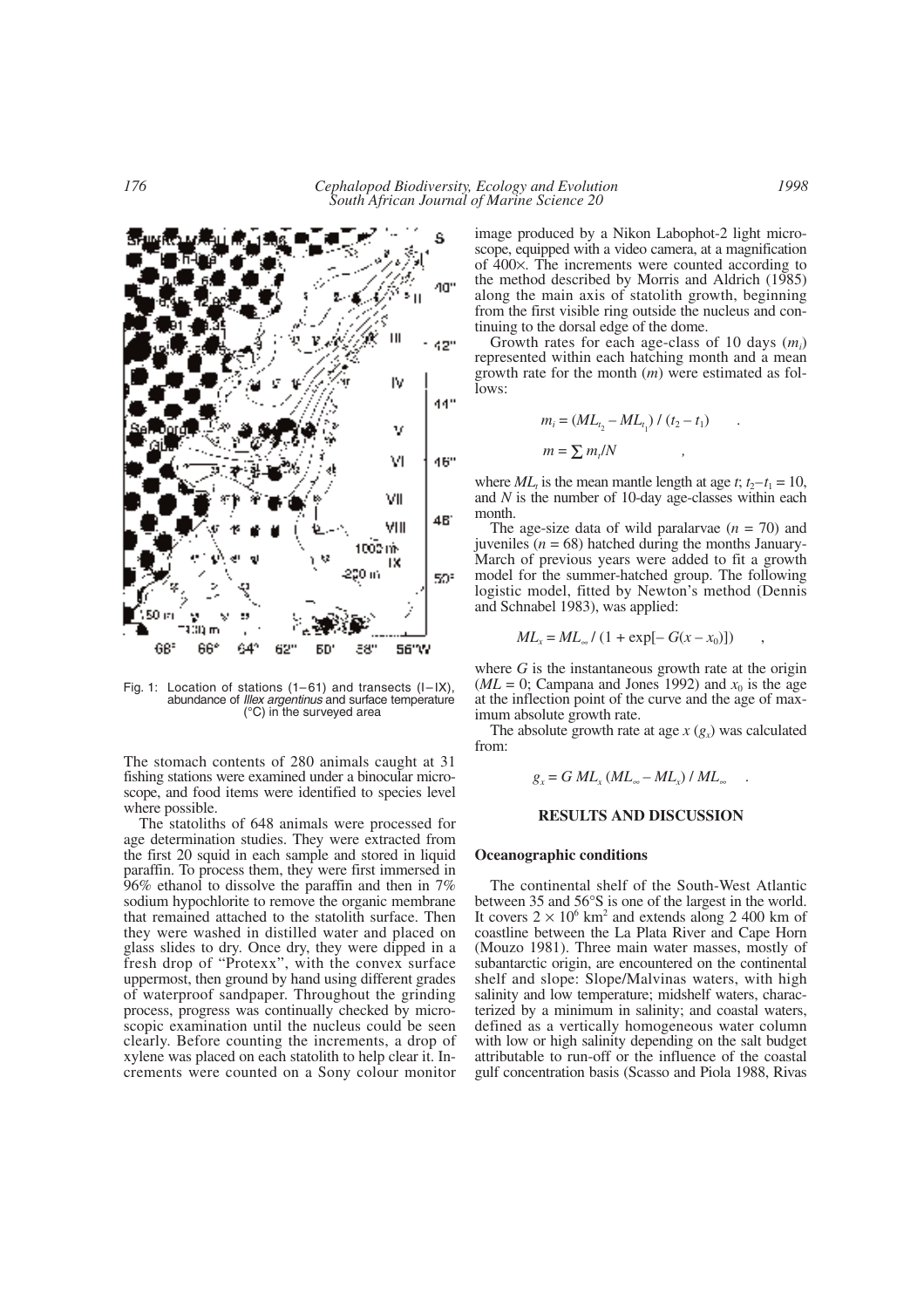

Fig. 2: Distribution of (a) surface and (b) bottom temperature (°C) and (c) surface and (d) bottom salinity ( $\times$ 10<sup>-3</sup>) in the surveyed area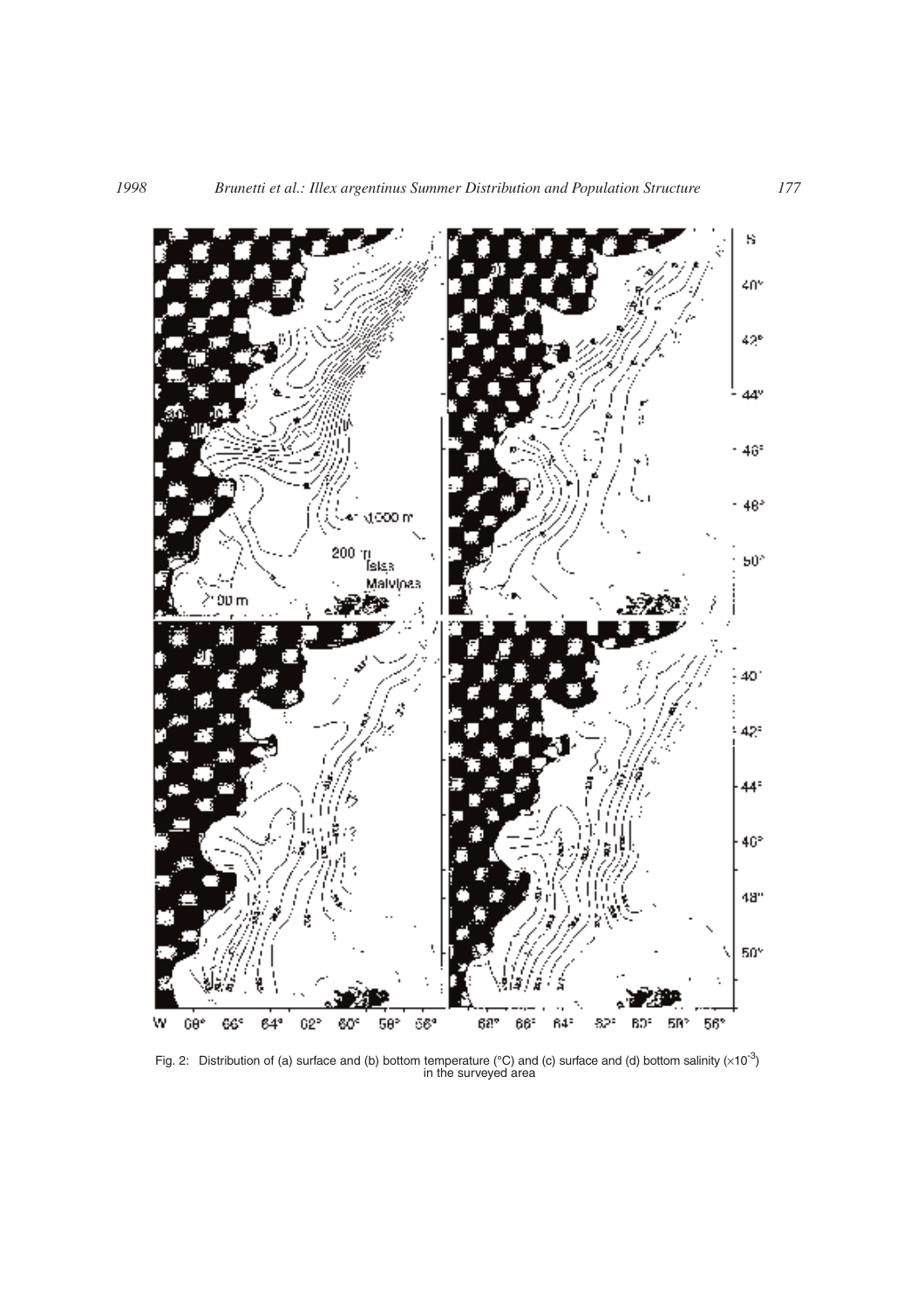*178 Cephalopod Biodiversity, Ecology and Evolution South African Journal of Marine Science 20*



Fig. 3: Vertical distribution of temperature (°C) along (a) Transect IV (Bonaerensis-North Patagonian Shelf System) and (b) Transect VII (Southern Patagonian Shelf System)

and Beier 1990, Guerrero and Piola 1997).

The sea surface temperature in the survey area revealed two main thermal systems (Fig. 2a), a northern one (39–45°S), situated on the Bonaerensis-North Patagonian shelf, characterized by a warm surface core with temperatures  $>15^{\circ}$ C as a result of the differential heating of the sun, and a southern, cooler one  $(47-52°S)$ , with surface temperatures <12°C, over the South Patagonian shelf. A wide frontal zone (120– 150 km), with a well-defined horizontal gradient of temperature (12–15°C), represented the boundary between the two systems. This thermal front extended across the shelf from the San Jorge Gulf out to the 100 m isobath and then to the north between the 100- and 200-m isobaths. Bottom temperatures (Fig. 2b) were characterized by a decreasing gradient from the shal-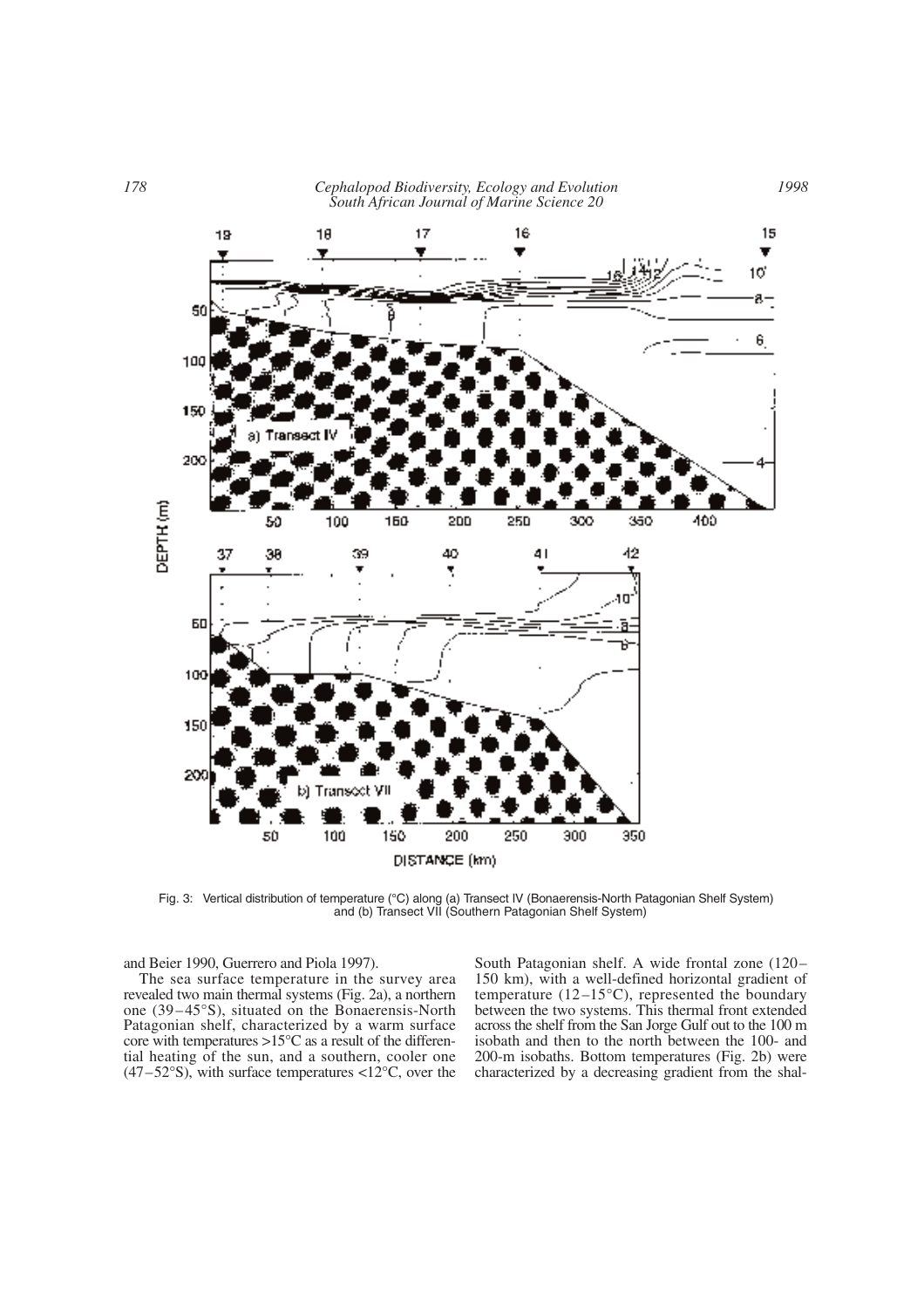| Transect              | Latitude $(S)$                                                                              | Surface<br>temperature $(^{\circ}C)$ | Surface-bottom<br>temperature<br>difference $(^{\circ}C)$ | Thermocline<br>depth(m)    | Mean bottom<br>depth(m)     | Mean wind speed<br>(knots, 1971–1980)     |
|-----------------------|---------------------------------------------------------------------------------------------|--------------------------------------|-----------------------------------------------------------|----------------------------|-----------------------------|-------------------------------------------|
| П<br>Ш<br>IV          | $39^{\circ}00'$<br>$40^{\circ}20'$<br>$42^{\circ}00'$<br>$43^{\circ}00'$<br>$45^{\circ}00'$ | 19.0<br>18.0<br>17.0<br>16.0<br>15.0 | 11.0<br>11.5<br>9.0<br>8.0<br>8.0                         | 25<br>25<br>25<br>30<br>40 | 65<br>65<br>75<br>70<br>105 | 25.01<br>18.94<br>18.94<br>25.72<br>31.02 |
| VI<br>VІІ<br>VШ<br>IX | $46^{\circ}00'$<br>$47^{\circ}20'$<br>48°30'<br>49°30'                                      | 12.5<br>11.0<br>11.0<br>11.0         | 6.0<br>4.0<br>4.0<br>4.5                                  | 45<br>45<br>45<br>45       | 100<br>120<br>115<br>120    | 32.07<br>30.71<br>30.71<br>38.64          |

Table I: Location, surface temperature, surface-bottom temperature difference, thermocline depth, mean bottom depth and mean wind speed (January–February mean values from statistical wind speed at coastal meteorological stations corresponding to the latitude of each transect) for the nine transects

low warmer waters near the coast to the deep cooler waters off the continental shelf, where the influence of water from the Malvinas Current was clear.

The surface and bottom salinity distributions (Fig. 2c, d) showed N-S gradients where the sea bed was shallower than 100 m, and E-W gradients in deeper water. The first area, between the coast and the 100 m isobath, was associated with the northern system as defined by surface temperature. There, salinity values ranged from  $33.4 \times 10^{3}$  in the north of the San Jorge Gulf to  $33.7 \times 10^{-3}$  at  $39^{\circ}$ S ( $33.8 \times 10^{-3}$  at the bottom). A lateral mixing between shelf and coastal waters accounted for the gradient regime observed over the South Patagonian shelf. The salinity ranged from values as low as  $32.8 \times 10^{-3}$  (33.0  $\times 10^{-3}$  at the bottom) at the most south-westerly station to values  $>34.0 \times 10^{-3}$  $(34.1 \times 10^{3}$  at the bottom) at the south-easterly station.

There was a two-layer vertical stratification along all nine transects of the surveyed area. Transects I through IV corresponded to the Bonaerensis-North Patagonian Shelf System (<100 m deep), whereas Transects VI–IX (>100 m deep) were located in the South Patagonian Shelf System. Transects IV and VII have been chosen to characterize each system (Fig. 3). Transect V is defined as the zone of transition. The typical summer pattern expected for the area, i.e. a surface warm mixed layer over a cool bottom advective layer, was observed (JAMARC 1996). The surface mixed layer results from heat exchange with the atmosphere (spring-summer warming) and down-mixing by wind stress. The bottom layer, isolated from the atmosphere, is maintained by advection of water from the south and lateral mixing with Malvinas water along the slope and with coastal water at its western edge.

In order to explain changes in physical conditions and their relation to forcing between the two systems, three oceanographic parameters were estimated for each transect: mean temperature of the mixed layer, temperature difference between surface and bottom, and mean depth of the thermocline (Table I). These parameters were compared against mean bottom depth and mean statistical wind speed from the nearest coastal station (period 1971–1980; Servicio Meteorológico Nacional 1982). Some general trends could be recognized as latitude increased:

- (i) a decrease in sea surface temperature;<br>(ii) a decrease in the surface-bottom ter
- a decrease in the surface-bottom temperature difference;
- (iii) an increase of the bottom depth;<br>(iv) a deepening of the thermocline;
- a deepening of the thermocline;
- (v) an increase in wind speed.

The increased thickness of the mixed layer and the deepening of the thermocline over the South Patagonian shelf resulted from an increase in the strength of the mean wind field and, to a lesser extent, from the increase in bottom depth.

#### **Distribution and population structure**

*Illex argentinus* were captured at 39 jigging stations over the shelf, from 39° to 51°30´S and 50 to 150 m deep (Fig. 1). A wide distribution of *cpue*  $(0.01-25.75 \text{ kg/h-line}^{-1})$  was observed. Largest catch rates were limited to the intermediate and outer shelf between 44°30´ and 47°30´S, in the thermal front  $(12–15\textdegree C)$ .

The length frequency distributions by sex and maturity stage (Fig. 4) and the age and hatching months of the squid sampled  $(Fig. 5)$  show that at least three squid groups were present in the area surveyed.

Squid were scarce between 39° and 40°30´S  $($  <12.90 kg·h-line<sup>-1</sup>). Most were small and immature (14–21 cm *ML*), with no appreciable difference in size distribution between the sexes. They were 192–218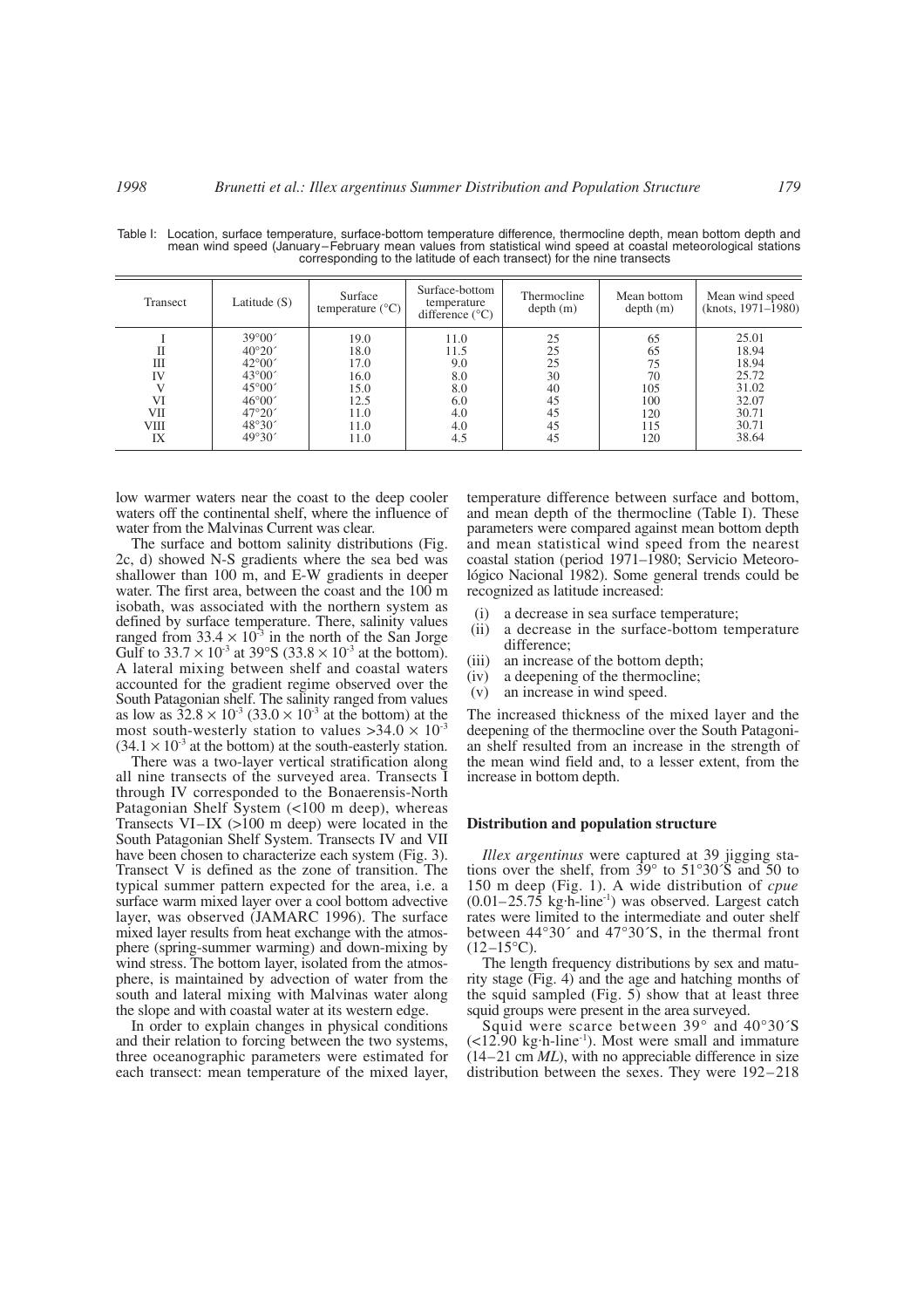

Fig. 4: Length frequency distribution and maturity stages by size of both sexes of squid sampled by transect (I–IX)

*1998*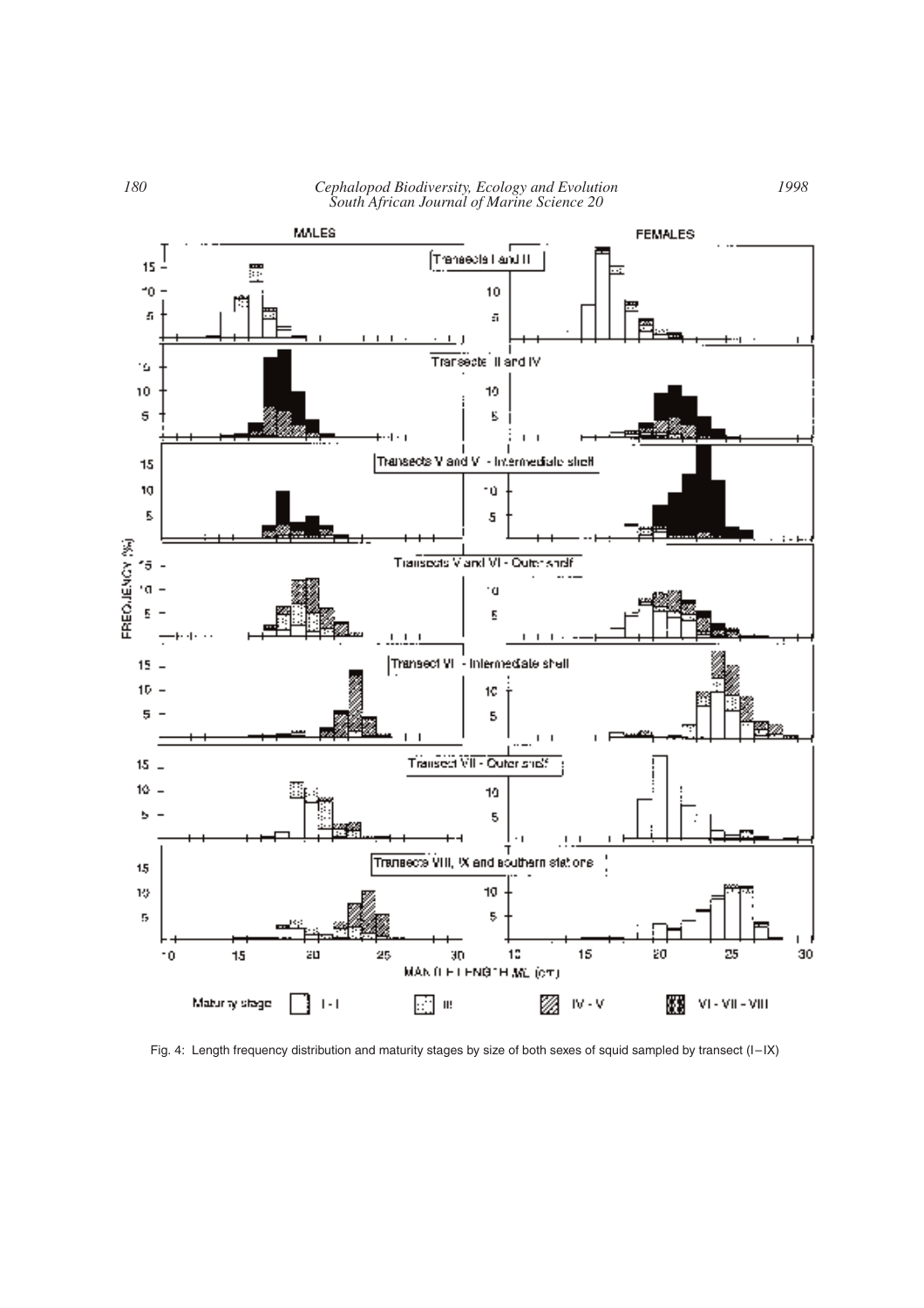

Fig. 5: (a) and (b) Hatching month frequency distribution of the three squid stocks (SSS = Summer Spawning Stock, BNPS = Bonaerensis North Patagonic Stock, SPS = South Patagonic Stock); (c) and (d) maturity stage frequency distribution by hatching month

days old (hatching months: May–July) and they could be identified as belonging to the BNPS.

Over the intermediate shelf between 40°30´ and 46°30´S, there was a second group of squid (250–360 days old), with males (14–22 cm *ML*) smaller than females (18–26 cm *ML*). They were mature (Stage V) or spawning-spent (Stages VI, VII and VIII) and were clearly members of the SSS that spawn in the area between December and March (Brunetti and Pérez Comas 1989a). They had hatched during summer (January-April), with a clear peak in March. The greatest concentrations  $(6.45-25.75 \text{ kg/h-line}^{-1})$ , mostly of spawning and spent squid, were on the warmer side of the thermal front (Stations 21, 22 and 23).

The third group, identified as belonging to the SPS, was detected from the outer shelf of Transects V and VI to the south. It was represented by squid 190–280 days old hatched between April and July, with a peak in June. In this group there were differences in maturity and size distribution between males and females. The

frequency of immature classes increased with latitude but, for the same sizes, the maturity of males (III–IV) was considerably more advanced than that of females (I–II). The main concentrations (6.45–19.34 kg. h-line-1) were found along the cooler side (11–13 $^{\circ}$ C) of the thermal front, between 45 $^{\circ}$  and 47°30´S.

Squid (14–21 cm *ML*) born in August and September, that had not been detected during previous cruises, were found in very low abundance on Stations 46 and 49 (Figs 1, 4).

## **Age and growth**

Six morphological stages are recognized during the statolith development to adulthood for *Illex argentinus* (Brunetti and Ivanovic 1991), in contrast to the five stages defined for other ommastrephids (Morris and Aldrich 1984, Arkhipkin 1990). Three regions are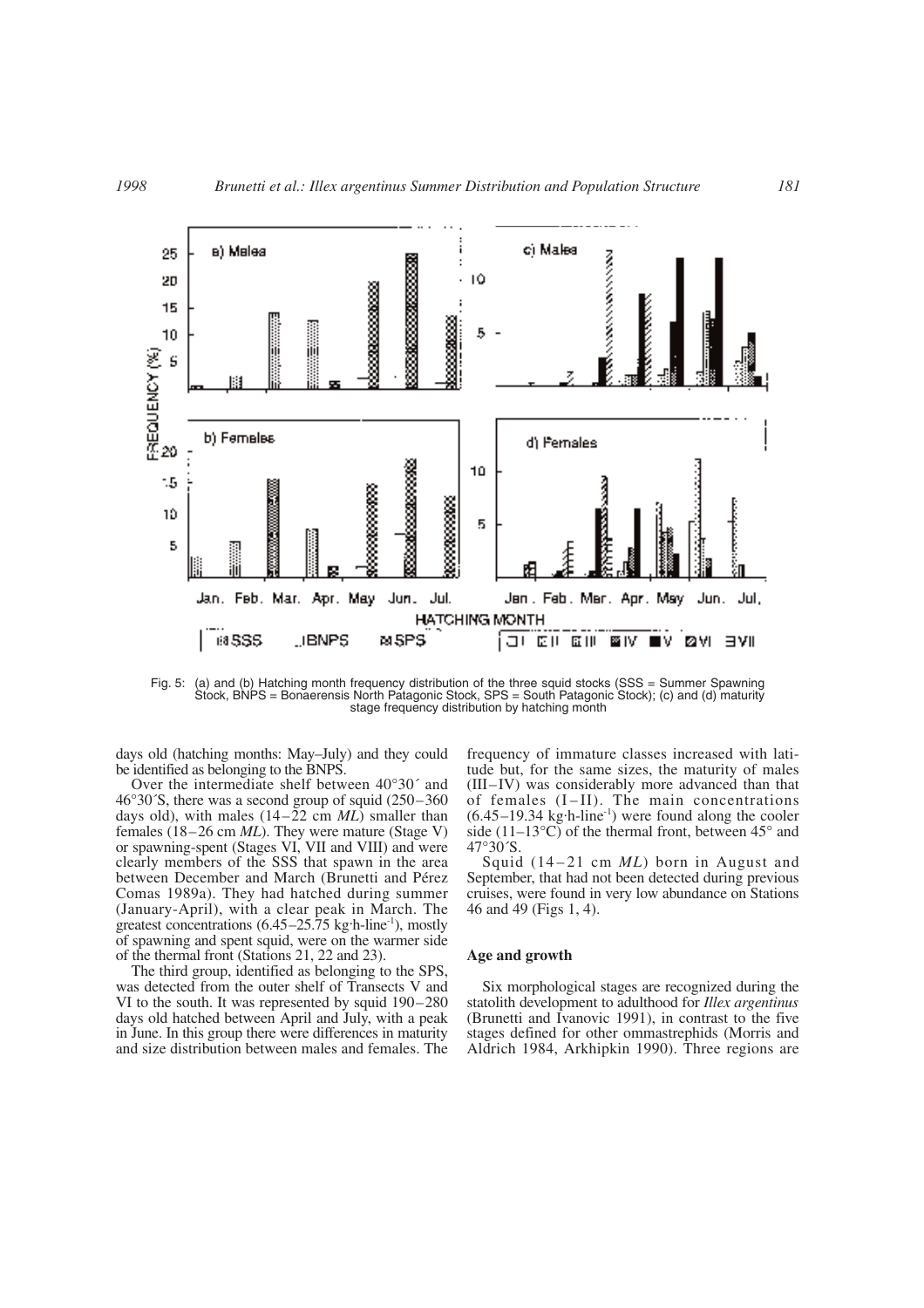*182 Cephalopod Biodiversity, Ecology and Evolution South African Journal of Marine Science 20*



Fig. 6: (a) Posterior view of a polished statolith of an *Illex argentinus* adult (female,  $ML = 248$  mm, statolith total length = 1.01 mm). Arrows indicate the counting axis. (b) View of the dark zone. ( c)View of the nucleus and postnuclear zone

recognizable outside the nucleus in the ground statoliths of the adults (Fig. 6), as previously described by Arkhipkin (1990) for the same species and Morris and Aldrich (1985) for *Illex illecebrosus*.

The translucent and rounded nucleus  $(25-35 \mu m)$ diameter,  $18-22 \mu m$  radius) contained the focus (10  $\mu$ m diameter), and no rings were observed inside. The increments outside the focus were therefore counted as the number of days after hatching. The first region (postnuclear; Fig. 6c) was oval in shape and translucent under transmitted light, and it contained relatively narrow increments  $(x = 1.31 \text{ µm}; SD = 0.11; n = 25)$ . The main growth axis extended from the focus to the margin of this region  $(120-140 \,\mu m)$ , where it changed its direction (45°) towards the dorsal dome as the second zone (dark) developed. The dark zone was the largest zone within the statolith, opaque in nature and with wide increments  $(x = 3.1 \text{ µm}; SD = 0.39; n = 25)$ . In the area between these two zones, there were crystals

arranged irregularly, occluding the increments, as seen by Morris and Aldrich (1985). The third zone (peripheral) was translucent and contained narrow increments  $(x = 1.43 \text{ µm}; SD = 0.15; n = 25)$ . This was also the area where counting was most difficult, probably as a result of the effects of the convex nature of the statolith margin.

The nucleus of the statolith has been shown to be formed during the last embryonic stages (28–30, Sakai *et al*. in prep.), and it shows the same dimensions, at hatching, as observed in this study, which also agree with those recorded from wild paralarvae. Similar diameters of the nucleus were cited by Arkhipkin (1990) for the same species  $(20-32 \text{ µm})$ , Morris and Aldrich (1985) for *Illex illecebrosus* (15–21 µm) and Arkhipkin (1996) for *Illex coindetii* (20–24 µm).

The postnuclear zone starts to develop immediately after hatching, and corresponds to the paralarval stage, because the statoliths of the largest paralarvae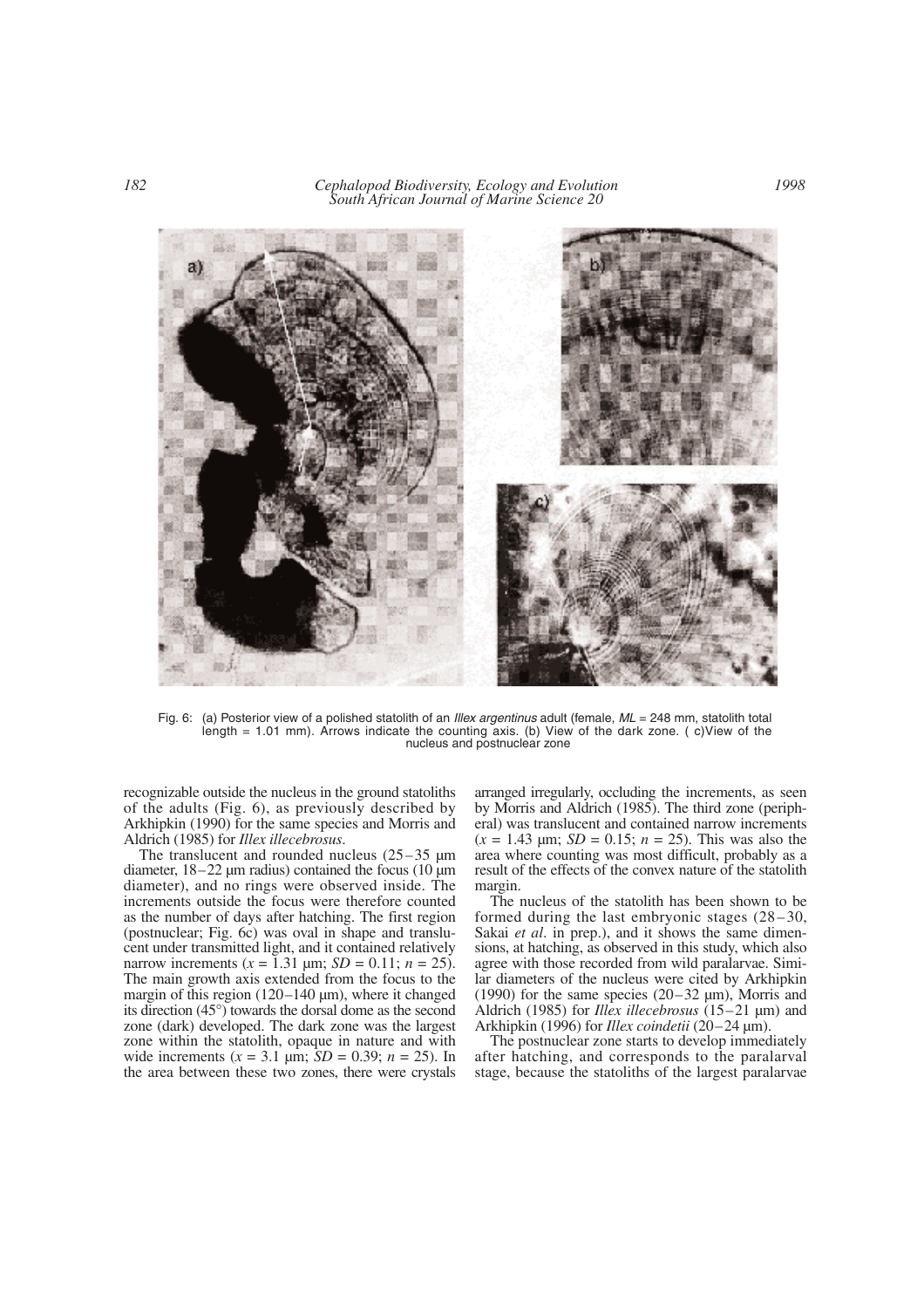

Fig. 7: Relationship between mantle length and number of increments by hatching month (Summer Spawning Stock, January–April; South Patagonic Stock, May–July) and sex and the logistic model fitted for the Summer Spawning Stock (Juv. = paralarvae and juveniles)

only have this zone present. The stage corresponds to the first 70–80 days of the life cycle, from 1.1 to 7–8 mm *ML*. The transitional phase, defined as the period from splitting of the proboscis, occurs when they are between 60 and 80 days old and 5–8 mm *ML*. The dark zone can be detected clearly in the squid from 20 mm *ML*, coincident with the development of the statolith domes.

The number of increments counted in the postnuclear zone is the largest yet cited, implying the longest paralarval stage yet reported. Arkhipkin (1990) also considered the zone as corresponding to the paralarval stage, but he counted between 32 and 50 increments  $(1.5-3.0 \mu m \text{ width})$ , whereas Morris and Aldrich (1985) registered between 31 and 51 increments (2.5–3.5 µm) for *Illex illecebrosus*.

Differences in size-at-age and mean growth rates (*m*) during various hatching months for the SSS (January–April) and SPS (May–July) squid are shown in Table II and Figure 7. The sizes ranged from 160 to 260–290 mm *ML* (males and females respectively). The age in days ranged from 188 to 365, but most in-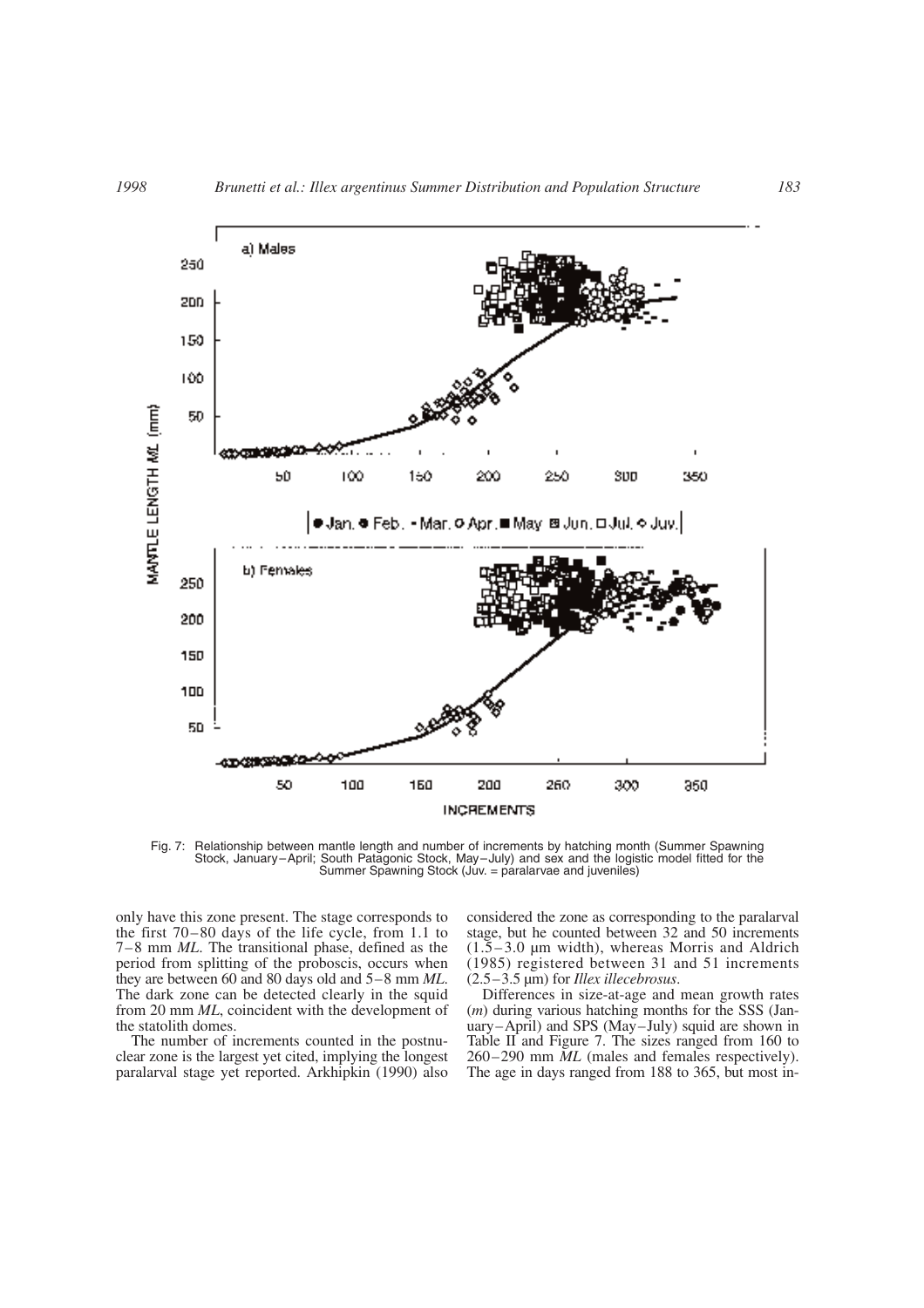#### Hatching Males **Females** month Age-class Mean *ML*  $\begin{array}{c|c} \text{Area} & \text{Mean } ML \\ \text{(10 days)} & \text{range (mm)} \end{array}$   $m \text{ (mm-day<sup>1</sup>)}$   $g \text{ (mm-day<sup>-1</sup>)}$   $\begin{array}{c|c} \text{Age-class} & \text{Mean } ML \\ \text{(10 days)} & \text{range (mm)} \end{array}$  $m \text{ (mm-day1)} | g \text{ (mm-day1)}$ Age-class<br>(10 days' **manume**  $\begin{bmatrix} \text{Mean } ML \\ \text{range} \end{bmatrix}$  *m*(mm·day<sup>1</sup>) day<sup>1</sup>)  $g \text{ (mm-day-1)}$ range) range (mm) January February March April May June July 310–330 280–330 250–300 230–270 200–260 190–230 179–173\* 197–219\* 187–206\* 196–236\* 188–248\*  $191 - 254$ 0.210 0.634 0.853 1.147 1.153 0.22 0.40 0.60 340–360 320–350 280–330  $250 - 300$ 230–280 200–260  $190 - 230$ 214–219 224–217\* 213–258  $225 - 253$ 200–255 207–263  $226 - 241$ 0.075 0.338 0.635 1.004 1.291 1.307 0.906 0.19 0.28 0.56 0.87

Table II: Age-classes, mean size (*ML*) ranges and growth rates (*m* and *g*) for both sexes of the SSS (January-April) and SPS (May-July) *Illex argentinus*

\* The mean length of the older age-class is smaller than the mean length of the younger age-class

dividuals of both sexes were between 200 and 320 days old. Males were smaller than females at the same age, and there were no males older than 336 days, although females reached 365 days old. This suggests a shorter lifespan for males than females. The SPS squid were between 190 and 280 days old and had a faster growth rate than those of the SSS, which were between 250 and 360 days old. Within each stock the youngest squid had the fastest growth rates. A similar observation regarding growth rate has been made by Rodhouse and Hatfield (1990) and Arkhipkin (1993) for the winter-hatched squid (May–August).

Even though data for the whole life cycle of the SSS were not available, age ranges  $100-150$  and 220–260 days being lacking, the growth pattern fitted a logistic model:

Male –  $ML_x = 212.84 / (1 + \exp[-0.0263 (x - 205.06)])$  $(r^2=0.9711, n=212);$ 

Female 
$$
-ML_x = 253.03 / (1 + \exp[-0.0254 (x - 217.68)])
$$
  
( $r^2 = 0.9597, n = 223$ ).

The mean of the absolute growth rates  $(g_x)$  for the same age ranges of the SSS adults are compared with *m* in Table II. The absolute growth rates of both sexes were similar up to approximately 180 days old, after which the female growth rate was faster. Uozumi and Shiba (1993) proposed the same model for the March–May group, suggesting a long paralarval stage of 70–80 days, which agrees with the current observations.

### **Feeding**

The main food of the squid sampled was zooplankton (87.19%), of which the hyperiid amphipod *Themisto* *gaudichaudii* was the most common item (78.89%). The remaining 8.30% consisted of euphausiids. Fish accounted for 8.65% of the total, but more than half could not be identified because no otoliths or identifiable scales were found. The remainder consisted of two species, *Engraulis anchoita* and *Merluccius hubbsi*, in a ratio of 3:1. Squid were poorly represented in the diet (4.15%) and were identified on all occasions as *Loligo* sp.

Diet was analysed separately for the Bonaerensis-North Patagonian shelf (B) and the South Patagonian shelf (P) squid. Two zones were considered in the first case: north and south of 40°30´S (B–I and B–II respectively). Consumption of *Themisto gaudichaudii* increased with increasing latitude, representing 47.62% of the total food consumed in B–I, 81.66% in B–II and 89.61% in P. In contrast, the percentage of euphausiids in the diet decreased (B–I: 47.62%, B–II: 2.96%, P: 0%). The proportion of fish (B–II: 10.06%, P: 7.79%) and squid (B–II: 5.33%, P: 2.6%) eaten in the two southern areas was low and similar, whereas in the northern zone, very few fish (4.76%) and no squid were consumed. Analysis of squid diet by size showed no clear trends in prey preference. Even though the largest squid ate the most fish in B–II, the opposite was observed in P.

For the three main categories of food listed (zooplankton, fish and squid), 97.14% of squid examined had only one type of prey in the stomach, 2.50% had two types and 0.36% had eaten the three types simultaneously.

The results of prey analysis agree with those of Ivanovic and Brunetti (1994), which showed that, over the South Patagonian shelf during summer, the diet is composed almost exclusively of *Themisto gaudichaudii*. However, a situation observed here and not previously reported is that, even in low pro-

*1998*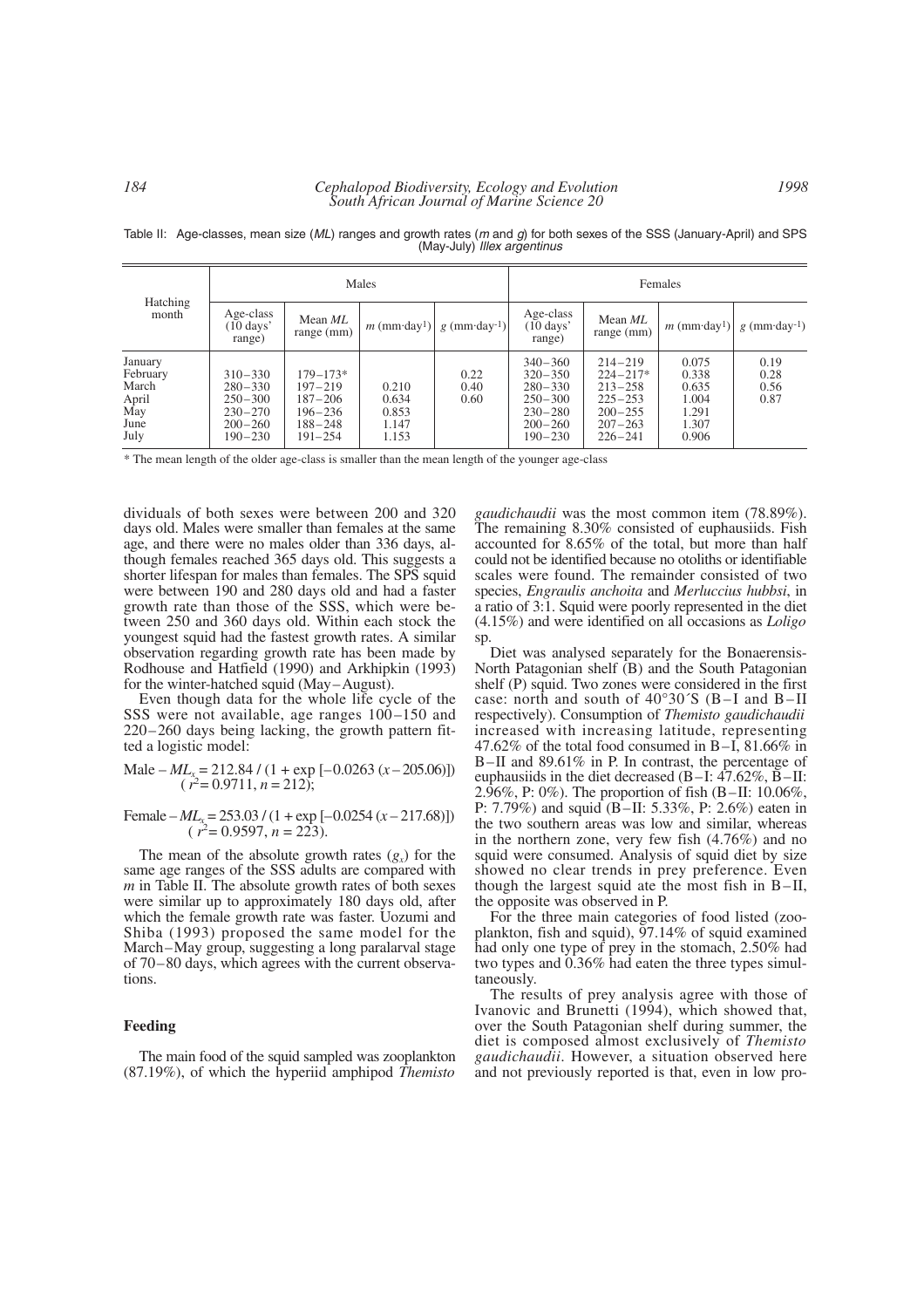portion, the smallest squid were found preying on fish.

# **CONCLUDING REMARKS**

The distribution, main concentration areas and population structure found during this cruise agreed with those described for previous research cruises covering the same geographical area (Brunetti 1981, Otero *et al*. 1981, Hatanaka 1986, 1988). On the basis of age, hatching month distribution, size and maturity stage, three squid groups were present in the surveyed area:

- $SSS distributed$  in the southern area (40°30´– 46°30'S) of the Bonaerensis-North Patagonian Shelf System, age-range 250–360 days, adults of small size (males smaller than females), mature and spawning/spent animals, hatching months January– April;
- SPS distributed in the South Patagonian Shelf System (46°30´–51°30´S), age-range 190–280 days, males smaller than females, immature/maturing animals, hatching months May–July;
- $BNPS distributed$  in the northern area (39 $^{\circ}$  40°30´S) of the Bonaerensis-North Patagonian Shelf System, age-range 192–218 days, no appreciable difference in size between the sexes, immature animals, hatching months May–July.

There is strong evidence, through the presence of spawning/spent individuals together with newly hatched paralarvae (Brunetti 1990c, Brunetti and Ivanovic 1992), that the intermediate shelf between 41°30´S and 45°S is the site of annual summer spawning. There, a frontal system between well-mixed coastal waters and stratified shelf waters develops during summer (Glorioso 1987), so providing the appropriate thermal conditions (>13°C) for embryonic development. During the cool season, when thermal conditions and food availability are disadvantageous, summer spawners exhibit slow rates of growth and small sizes at maturity.

Autumn-winter spawners (SPS and BNPS) time their reproductive activity to take advantage of the plankton production cycle, which follows the typical development of the seasonal stratification of coldtemperate waters. The squid match the phytoplankton and the following zooplankton peaks, i.e. from spring to early summer, shifting from the coast to offshore and from 38°S to the south (Carreto *et al*. 1981). This availability of food, together with the lower temperatures found during their migration, would provide the conditions for attaining large size at maturity, as proposed by Van Heukelem (1979). The SPS squid found during the cruise were associated with the areas of greatest zooplankton concentration (Santos 1994), where they preyed mainly on amphipods.

The results of the cruise show the situation at the beginning of the fishing season, when squid from the SSS and SPS groups are available to be fished over the Patagonian shelf. In February and March the fishery is centred around the SSS reproductive aggregations, whose lifespan finishes around March, and on the SPS feeding schools. The fishery on the SPS group continues until the end of June, following its displacement over the shelf to the reproductive grounds in deep water. During May the fishery moves to the Bonaerensis-North Patagonian shelf, where the BNPS is caught until September.

#### **ACKNOWLEDGEMENTS**

We thank the Captain, crew and scientists of the *Shinko Maru N° 3*, for their hospitality and cooperation during the cruise, and three anonymous reviewers, for providing constructive comments to improve the manuscript.

# **LITERATURE CITED**

- ARKHIPKIN, A. I. 1990 Edad y crecimiento del calamar (*Illex argentinus*). *Frente mar., Sec. A* **6**: 25–35.
- ARKHIPKIN, A. I. 1993 Age, growth, stock structure and migratory rate of pre-spawning short-finned squid *Illex argentinus* based on statolith ageing investigations. *Fish. Res*. **16**(4): 313–338.
- ARKHIPKIN, A. [I.] 1996 Geographical variation in growth and maturation of the squid *Illex coindetii* (Oegopsida, Ommastrephidae) off the north-west African coast*. J. mar. biol. Ass. U.K.* **76**(4): 1091–1106.
- BRUNETTI, N. E. 1981 Distribución de tallas y biología reproductiva del calamar (*Illex argentinus*) en el Mar Argentino (Campañas del B/I "Shinkai Maru", 1978–1979). In *Campañas de Investigación Pesquera Realizadas en el Mar Argentino por los B/I "Shinkai Maru" y "Walter Herwig" y el B/P "Marburg", Años 1978 y 1979. Resultados de la Parte Argentina*. Angelescu, V. (Ed.). *Contr. Inst. nac. Invest. Des. Pesq*. **383**: 119–127.
- BRUNETTI, N. E. 1988 Contribución al conocimiento biológicopesquero del calamar argentino (Cephalopoda, Ommas-trephidae, *Illex argentinus*). Doctoral thesis, Facultad Ciencias naturales y Museo de la Universidad Nacional de la
- Plata: 135 pp. BRUNETTI, N. E. 1990a Evolución de la pesquería de *Illex argentinus* (Castellanos, 1960). *Inf. técn. Inst. pesq., Barcelona* **155**: 19 pp.
- BRUNETTI, N. E. 1990b Escala para la identificación de estadíos de madurez sexual del calamar (*Illex argentinus*). *Frente mar., Sec. A* **7**: 45–51.
- BRUNETTI, N. E. 1990c Description of Rhynchoteuthion larvae of *Illex argentinus* from the summer spawning subpop-